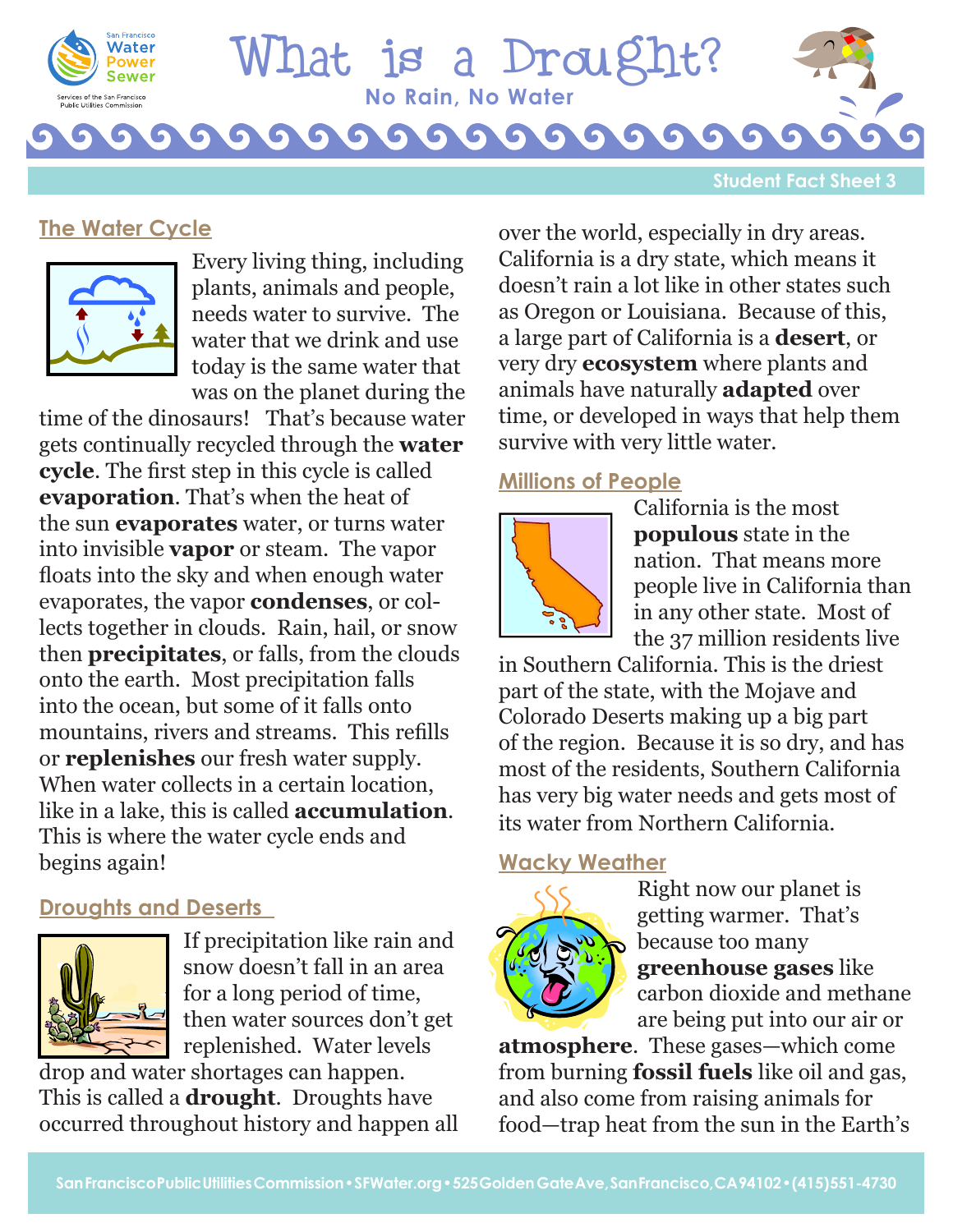#### G G G G G  $\bullet$ G  $\bullet$ G

**Drought Student Fact Sheet 3** 

atmosphere. If this happens over a long period of time, it makes the planet's average temperature get warmer. This is called **global warming**. It is also called **climate change**, since it changes our normal weather patterns. In places where it usually rains a lot, it could rain less and cause droughts, and in places where it doesn't rain a lot, it could rain more and cause floods. Climate change makes our weather wacky!

### **Climate Change and Water**



The global water cycle is complicated. A variety of different things can affect it, or change the way it works. Climate change is one of those things. As our normal weather patterns change,

there will be less precipitation in many areas, and therefore, more droughts. California, and other parts of the nation and the world, are already experiencing this. Although California has had droughts throughout history, it is possible that more droughts will happen for longer periods of time. During periods of drought, we might not have enough water to grow our food, let alone wash our cars or water our lawns! Sometimes, governments have to **ration**  water. This limits the amount and sometimes even the ways people can use water. Rationing water makes sure we have enough water for the most important uses like drinking and growing food. Because of the problems associated with drought, we must try to prevent global warming and be smart about our water use.

#### **It's Smart to Save It**



No matter where we live, everyone should be in the habit of **conserving** or saving water! This is true whether it's a time of drought or not. Make sure faucets and pipes aren't leaking, and that taps are turned tightly

off after each use. Wear clothes more than once before throwing them in the laundry, take shorter showers, and don't let the water run when washing hands, brushing teeth or doing dishes. We can also think about the foods we eat and how much water it takes to grow them. It takes a lot more water to grow the plants to feed a cow to make a hamburger, than it does to just eat the plants directly. For example, one serving of beans takes 60 gallons of water to produce, while one hamburger requires 625 gallons of water!

#### **The Good News!**



Many people are finding ways to create new water **resources** or supplies. Some places are removing salt from seawater to turn it into freshwater. This is called **desalination**. We can

also use **recycled water** to irrigate parks and clean our streets. Recycled water is the treated water that leaves our **Water Pollution Control Plant** which is where water goes to get cleaned once we're done using it. Instead of releasing it into the ocean, we can use it as recycled water in a variety of ways. Using water wisely and developing new water resources and **technology**, or inventions, ensures that there will be enough water for all of us in the future!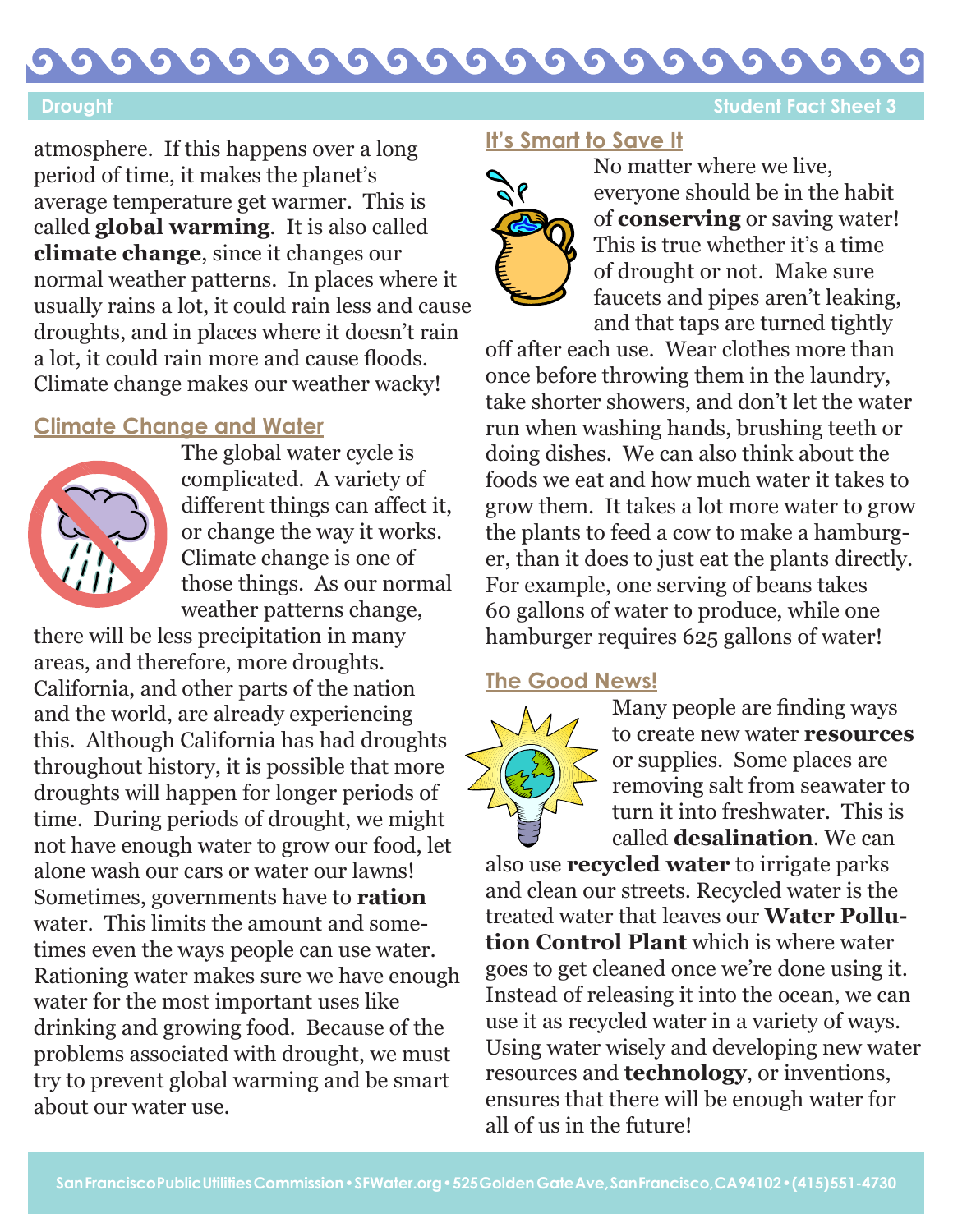| San Francisco<br><b>Water</b>                                | Name    | Date                                   |  |
|--------------------------------------------------------------|---------|----------------------------------------|--|
|                                                              | Drought |                                        |  |
| Services of the San Francisco<br>Public Utilities Commission |         |                                        |  |
|                                                              |         |                                        |  |
|                                                              |         | <b>Student Comprehension Questions</b> |  |

#### 1. Name the five steps of the water cycle:

2. What is a drought?

3. How does climate change affect the global water cycle?

4. What does it mean when there is a water ration?

5. What are six ways we can conserve water?

6. What will you do to help conserve water?

**San Francisco Public Utilities Commission • SFWater.org • 525 Golden Gate Ave, San Francisco, CA 94102 • (415) 551-4730**